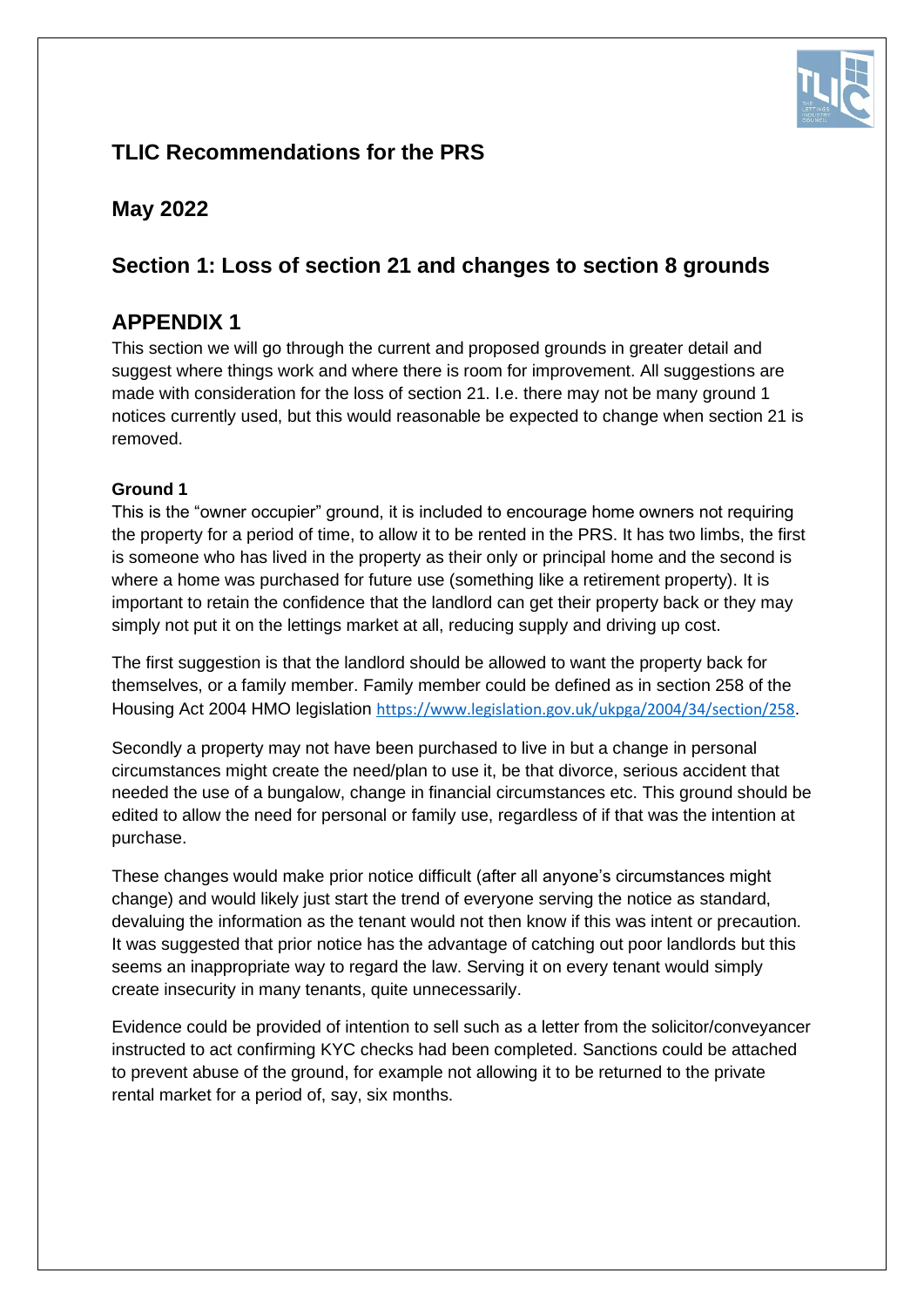

# **Ground 2**

This is where the mortgage lender has repossessed and wants to sell with vacant possession. It requires the mortgage to have been in existence before the tenancy and for the property to qualify for ground one as described above.

If there is a new ground for possession based on the sale of the property this ground could conceivably be removed, or changed into that more general sale ground as, once the lender has repossessed, they would simply be the landlord and entitled to the rights of the landlord, including the right to sell.

Fundamental to the changes for this ground are that the link to ground one should be severed (as this dis-applies this ground for investors, who are often the long term landlords). Secondly the grounds should allow the mortgage to be set up after the tenancy. This is because, as it is written, it forces landlords to evict the tenant in order to sell, when they may sell to a new investor who only wants to rent the property, but the majority will need a mortgage. It is actually bad for tenants. Also it limits the landlord's ability to re-mortgage, something that might allow him to keep the payments affordable and therefore avoid the need to dispose of the property. Even practices like getting the tenant to move out for 24 hours while the re-mortgage is undertaken and a new lease granted are simply an inconvenience to the tenant and are totally unnecessary with a simple edit.

# **Ground 3**

This is the out of season holiday let ground where holiday accommodation is let over the winter.

As there may not be six months between the last and first holiday lets in the two seasons it allows for a shorter letting. This provides accommodation that may be suitable for people who need major works done, or are moving house, to take a let for a few months. If they can use the short term property it leaves the longer term property for those who want longer term letting and could even mean fewer families have to be in temporary accommodation while they wait for a private let to become available.

Important for this market is fast access to possession. These landlords have holiday makers lined up to take the property from fixed dates and any system to encourage them to rent will need to assure them that they can fulfil their contractual obligations there too. As with all these things it is easy to change the rights of the parties, but each change may have consequences for others which need to be considered. This ground warrants the prior notice status and that prior notice could be the trigger for the swift possession on expiry. Evidence of prior use for a holiday should be easy via bookings etc. Anti-avoidance measures by not allowing it back on the PRS would be easy and appropriate.

# **Ground 4**

This allows further education establishments to use their accommodation out of term time for short lets (much like the holiday lets above). It is not available to the PRS, but realistically there is little reason it should not be extended to the PRS. Currently much student accommodation in the RPS is empty over the summer when, like with holiday lets, people could be using the accommodation if they were between moves or had had a fire etc. freeing up other longer term accommodation. There would be council tax implications but this would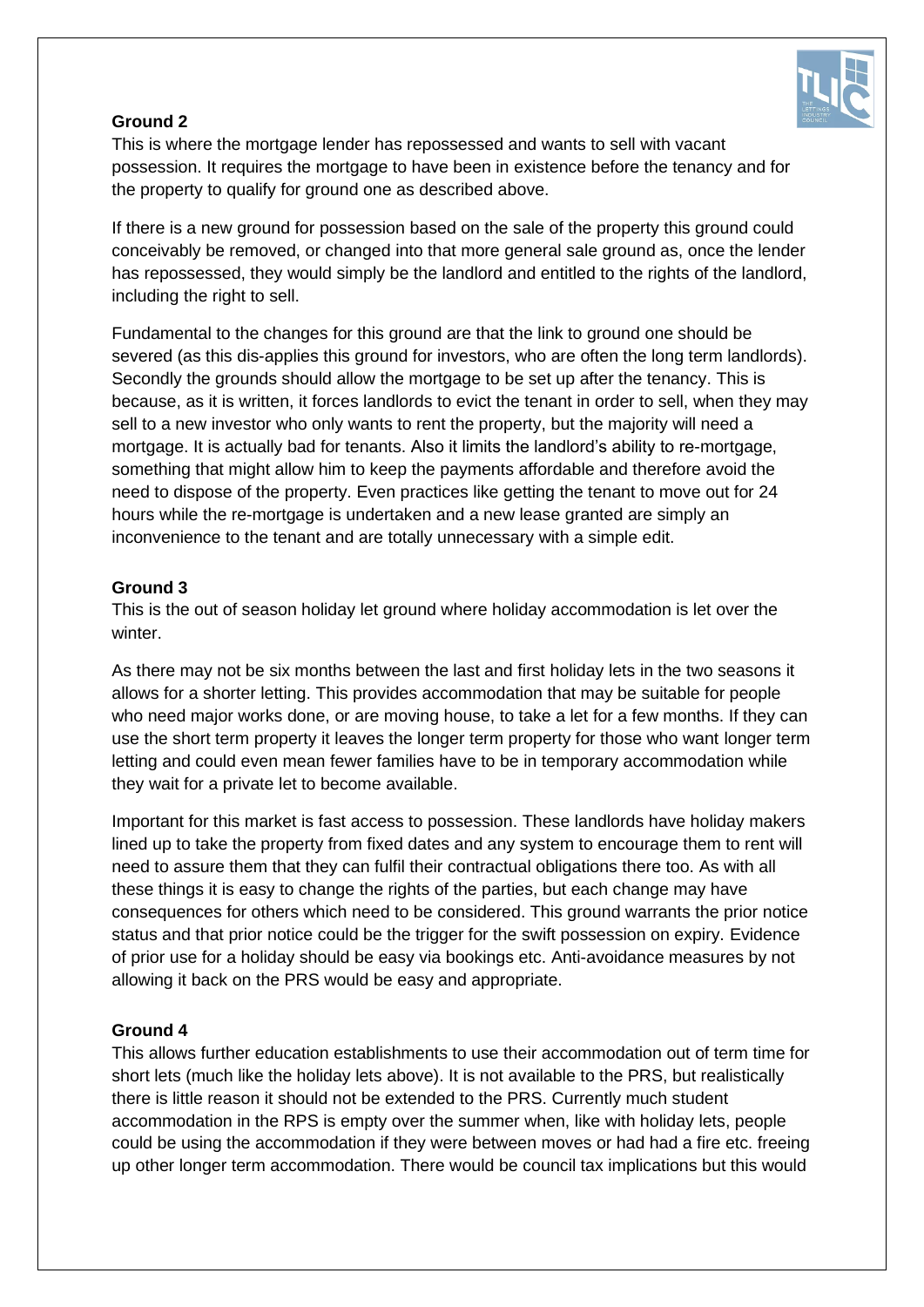

be for the landlord to factor into the letting. It may save students money, as they are often paying to leave the property empty currently. Like the holiday letting in ground three, certainty of a swift and efficient way of removing the tenants once the contract ended in order to allow the students to return for their studies would be important. This ground warrants the prior notice status and that prior notice could be the trigger for the swift possession on expiry. The student use would be easy to prove through council tax exemption for the previous year. Anti-avoidance measures by not allowing it back on the PRS, other than the student letting arranged, would be easy and appropriate.

# **Ground 5**

We feel this encourages the good use of properties to help those in need of accommodation and should be retained. We wondered if the definition of "minister of religion" should be reviewed to ensure it is suitably wide in a multi-cultural society. Like grounds 3 and 4 above it is important that an effective expeditious possession action is available. This ground warrants the prior notice status and that prior notice could be the trigger for the swift possession on expiry. Evidence of the need for a minister of religion would be easy from an "offer letter" or similar. Anti-avoidance measures by not allowing it back on the PRS would be easy and appropriate.

#### **Ground 6**

This ground allows for possession where major works are to be done. Many PRS properties may need substantial works and there seems little point in the landlord not being able to do the works due to not getting possession. This may be even more pertinent as works are required to meet increasing energy efficiency standards. As the reasons for demolition or renovation may not be known at the outset, prior notice is not appropriate (perhaps a serious fire).

As with ground one, this ground could have restrictions associated to prevent a landlord using it to evict without cause. For example, should the landlord have to have got any drawings and permissions in place before they start (planning or building control)? Should there be a period in which the landlord could not re-let (say, till completion of the works or minimum 3 months)? All to prevent this becoming a section 21 notice by the back door due to not getting permission or a claimed "change of plans".

Although possession may be mandatory, the landlord would still have to prove it was necessary to evict the tenant in order for the works to be completed before it became mandatory to give a judgement.

#### **Ground 7**

This is the death of the tenant where the tenancy has transferred under the will or intestacy of a deceased tenant. In general this ground does not need substantial reform. However, the timescale for its use is too short and does not take into account the increasing length of the probate process. Currently this ground can only be used for 12 months after death but the transfer of tenancy might not have occurred during that period and so a landlord might still be uncertain as to who is actually going to be taking on the tenancy. The period of use should therefore be lengthened to 24 months from the date of transfer.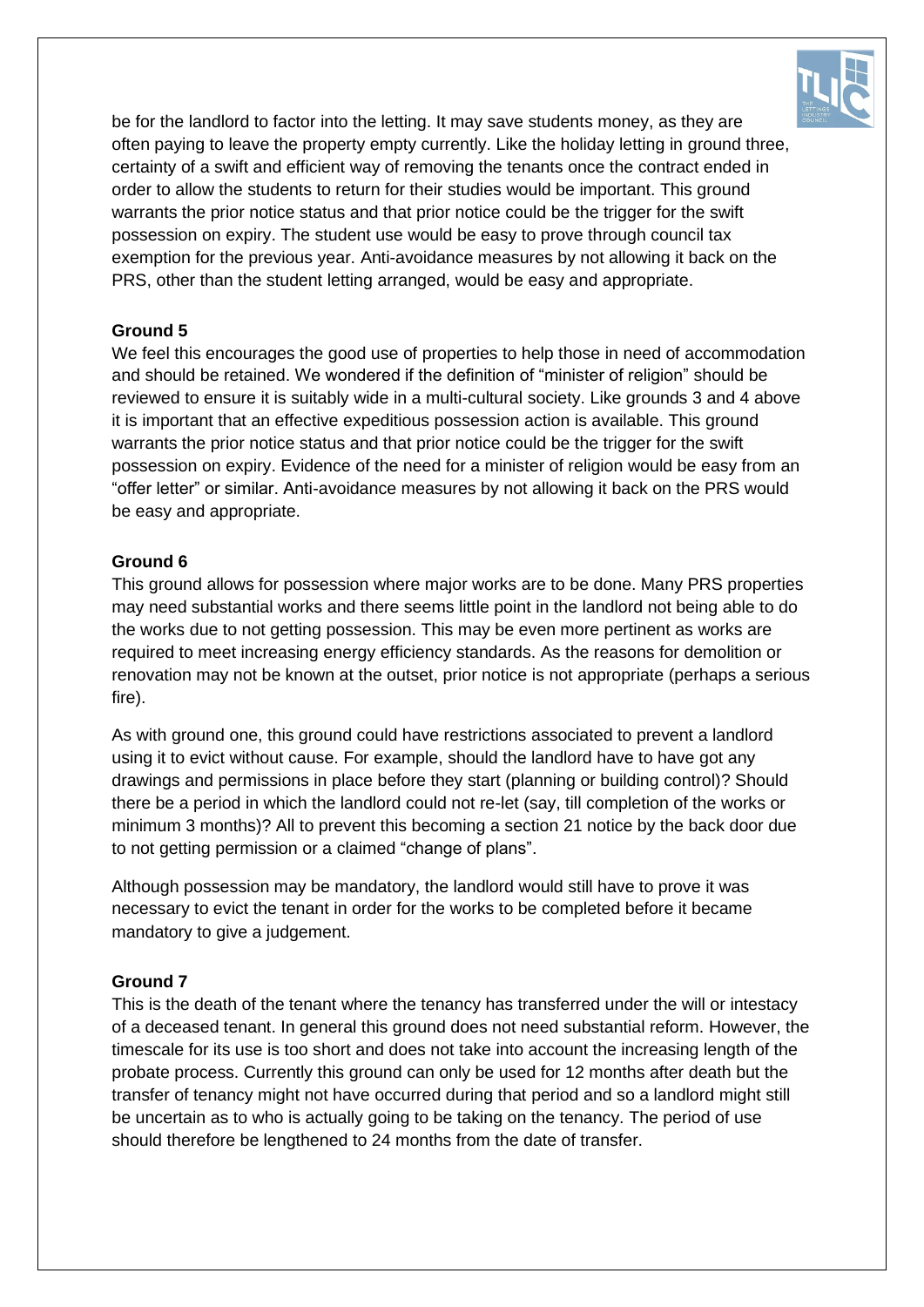

# **Ground 7A**

This is the first of two anti-social behaviour grounds. There is a line of argument that this amounts to double jeopardy for a tenant who has been convicted of one of the offences and if they were a home owner that would be the end of it. However, as a tenant, they then could suffer a second penalty of losing their home. Having said that, some of the offences could have a significant negative effect on the locality and it may be inappropriate that the individual remains in the area (perhaps threatening neighbours). To be honest the most effective solution would be if the case for the original conviction included consideration of possession as A) it would avoid another court hearing and B) the overall penalty awarded, potentially including eviction, could be considered all together. Eviction would only be appropriate if the offence had some connection to the locality. As this ground stands it is not used as the fixed term of any tenancy will have ended and a landlord will use s21.

# **Ground 7B**

Right to rent breach where one or more tenants do have a right to rent. This is dealing with the situation created by the tenancy not being divisible, so the landlord has to seek possession from all. The lawful tenants can apply for the tenancy to be transferred into their name, though this would leave them liable for 100% of the rent and this may not be affordable, potentially creating arrears. Though the court "must" make a judgement, as this is a mandatory ground, they do not have to evict those with a lawful right to rent. They only have to evict those without a lawful right. This seems a fair balanced ground.

# **Ground 8**

This is the serious rent arrears ground, the amount of arrears varies based on the frequency of rent payments. Missing from the list are, for example 4 weekly rents, and this has been known to cause problems. Perhaps the ground should give specific examples (like weekly and monthly) but then include a formula for other payment options (for example, the equivalent to at least two payments months' rent is at least one month overdue. have been missed and the oldest missed payment is a least one month overdue). This would only apply where the specific rent payments frequency is not mentioned in the ground. Other options would be to have it as "weekly or a multiple of weeks" for the rent payment.

There are arguments to be made that the arrears may not be the fault of the tenant and so it should only be at the discretion of the court. However, this is more an argument in favour of ensuring things like benefit payments are suitably prompt. If it was not mandatory, it would simply be ground 10, any rent arrears. If tenants have a genuine counterclaim then the judge can, if they agree, award the counterclaim eliminating the rent arrears and leaving the tenant in situ.

Without section 21 you are moving from a "no blame" eviction to an eviction based on blame (not paying the rent in this case). This makes it much harder to maintain the relationship and so for the serious rent arrears grounds a short notice and swift action in the court are appropriate. If tenants do not pay the rent it can cause hardship for the landlord, who may have the property repossessed or choose to use a sale ground instead of rent arrears, in both cases losing the property from the rental market adding to the shortage of available property to rent.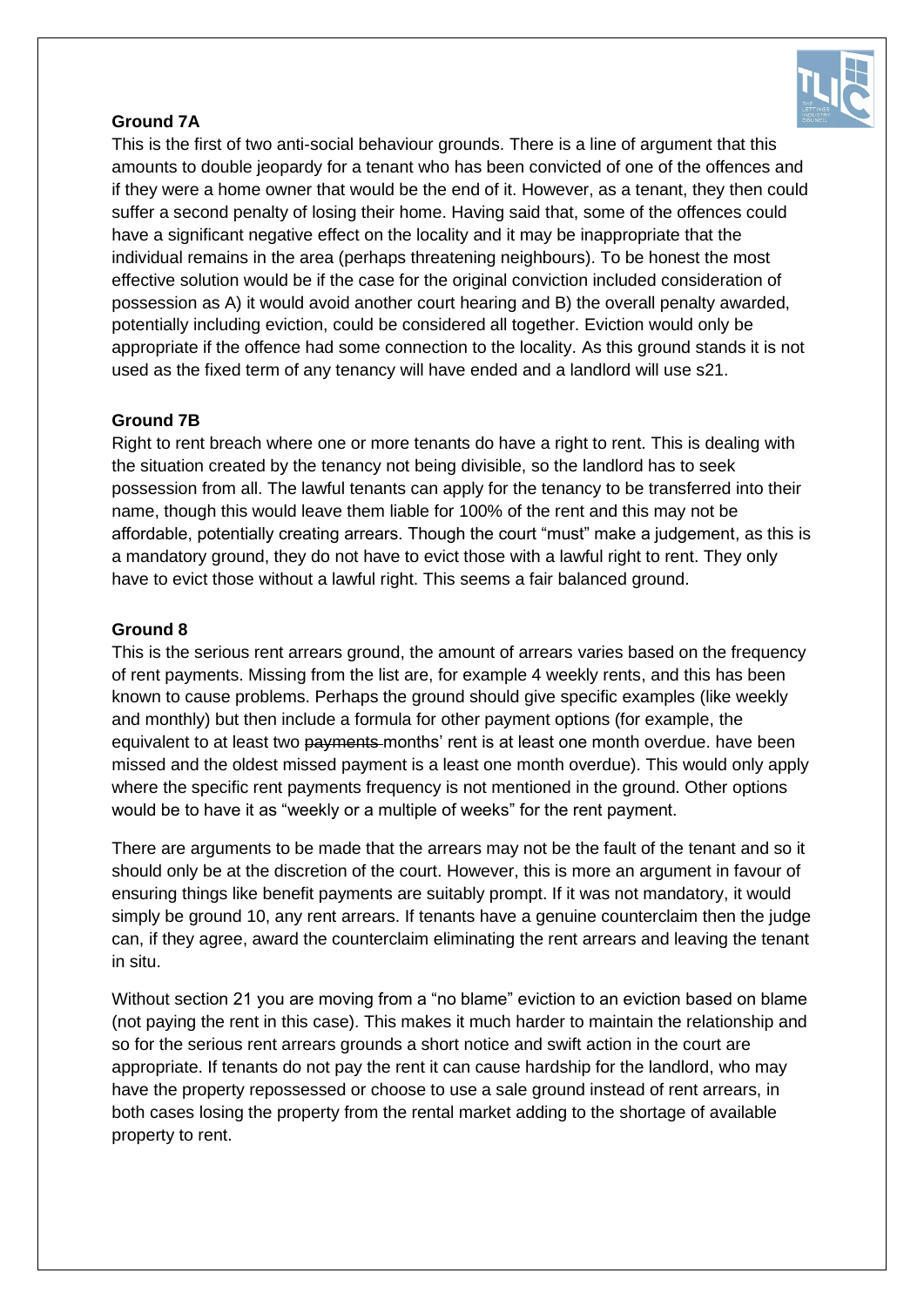

Unpaid court ordered rent arrears, from either ground, should 'automatically' become a CCJ to ensure people are encouraged to fulfil their court ordered obligations. Obviously the creditor would need to notify the court the money was not paid but it needs to be simpler than at present.

One suggestion was that the judgement could be more flexible. The only option for the judge at the moment would be to award outright possession. If the judge could order suspended possession then this could include paying the current rent plus an amount off arrears (somewhat like debt respite orders, where ongoing costs have to be affordable to avoid putting the debtor in a worse position than they are currently. It could be that this was time limited (i.e. the reason for suspension would have to "happen" within the time a normal order would take effect. This would allow someone due money imminently (perhaps an employer paying late or benefits being paid) to have up to the order date, not the hearing date, in order to try and resolve the situation. Landlords do not want to evict tenants, it costs them money in re-letting and loses them revenue with voids so they will normally only evict as a last resort. If the tenant can pay the current rent and keep to the court awarded arrears plan, this gives no re-letting or void costs and gives the landlord the greatest chance of getting paid, whilst trying to keep the tenant in the property, where this is affordable. If they do not keep to the current rent or arrears, then possession should be effected without further hearing (or delaying appeals with reasons why they did not pay, this could be done by the order not being variable once issued, outside the normal route of appeal within, say, the first 7 days) on the scheduled date (or as soon as they breach the order). This would give the tenant more time to resolve things but equally maintain certainty for the landlord when the money was not forthcoming.

Many landlords insure the risk of rent arrears and any delay in getting possession will mean premiums rise (as the longer it takes to get possession the higher the cost to the insurer) and this could result in landlords being more selective in which tenants they take or wanting to increase rents to cover their increased costs.

The TLIC survey<sup>4</sup> on the use of section 21 notices showed that out of  $90,000$  responses 22% of section 21 notices were due to rent arrears. It is reasonable to therefore presume that there would be a significant increase in rent arrears court cases with the loss of section 21. If grounds are not mandatory it is even more likely that cases will end up in court due to the uncertainty.

All the grounds to this point are "mandatory". It is important to understand this means that the landlord must prove the facts, and the judge is only obliged to give a court order if they agree the facts are met. It is not that the landlord can serve notice in any circumstance and is guaranteed a court order. Essentially all grounds are "conditional" on the judge agreeing the tests are met.

#### **Ground 9**

This is where suitable alternative accommodation is offered. In many cases the landlord may use the sale ground or the redevelopment ground. However, there may be situations where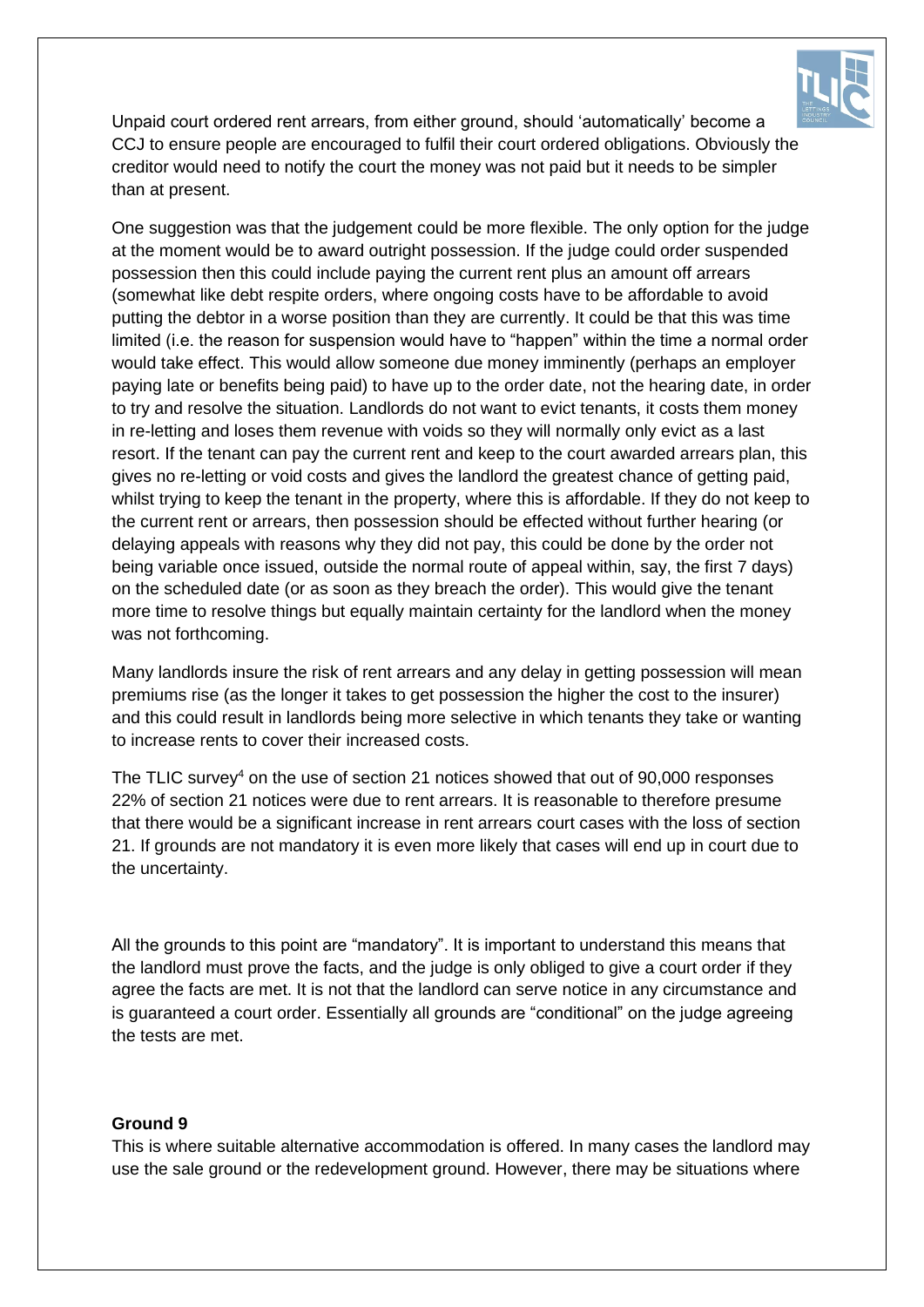

neither sale nor redevelopment are planned (for example changing the use of a property from general needs accommodation to special needs accommodation). No changes proposed.

# **Ground 10**

This is the discretionary "any rent arrears" ground. The principle of this being discretionary and available is supported, however, the two dates should be aligned with the Ground 8 rent arrears, ideally at the court application date for both. This would reduce confusion.

#### **Ground 11**

This is persistent late payment. There is currently no guidance about what persistent means. A recent case (Khan v Mahmood in Birmingham County Court) decided that after a tenant had been in the property for 10 years to have been late with three payments some two years before the case, did not, in the scale of time the tenant had been there, amount to persistent late payment. Perhaps the notice should have to be served within three months of the most recent late payment and some guidance should be provided about what is persistent late payment (for example, more than three months or 50% of the payments due) This would help landlords know when they should use the ground and reduce the wasted court time, and the stress to the tenant, of the notice being served when it will definitely fail. It was suggested a formula similar to the "Bradford Factor"<sup>5</sup> which is used for employment absence cases could add clarity and give structure decisions.

#### **Ground 12**

This is any breach of tenancy other than one relating to the payment of rent. It was considered that if, intentionally or as a result of an unintended effect of a surrender and regrant by operation of law, there was no written agreement perhaps the presumption should be that the government model agreement is applied and ground 12 would be assessed against those obligations. This would create some certainty and reduce wasted court time and stress for tenants.

# **Ground 13**

This is the deterioration of the dwelling due to the neglect of the tenant. Consideration was given to removing this ground and simply using ground 12, however this would require there to be an agreement in place (hence the discussion of the model agreement by default). However, on consideration, this includes common part that are not conveyed under the agreement so offers wider protection and helps protect others in the building. Additionally by spelling out the responsibility it is easier to work out rather than having to go through the agreement and see if there is a breach.

# **Ground 14**

This is the second anti-social behaviour ground. It has three sub sections. a) and aa) are likely to be the most effective and utilised. The problem with b) is that you have to wait for the legal process to run its course to achieve a conviction. If you find a tenant dealing cannabis from the property you don't want to wait months for a conviction and then start another court action. The previous comments about double jeopardy could also apply here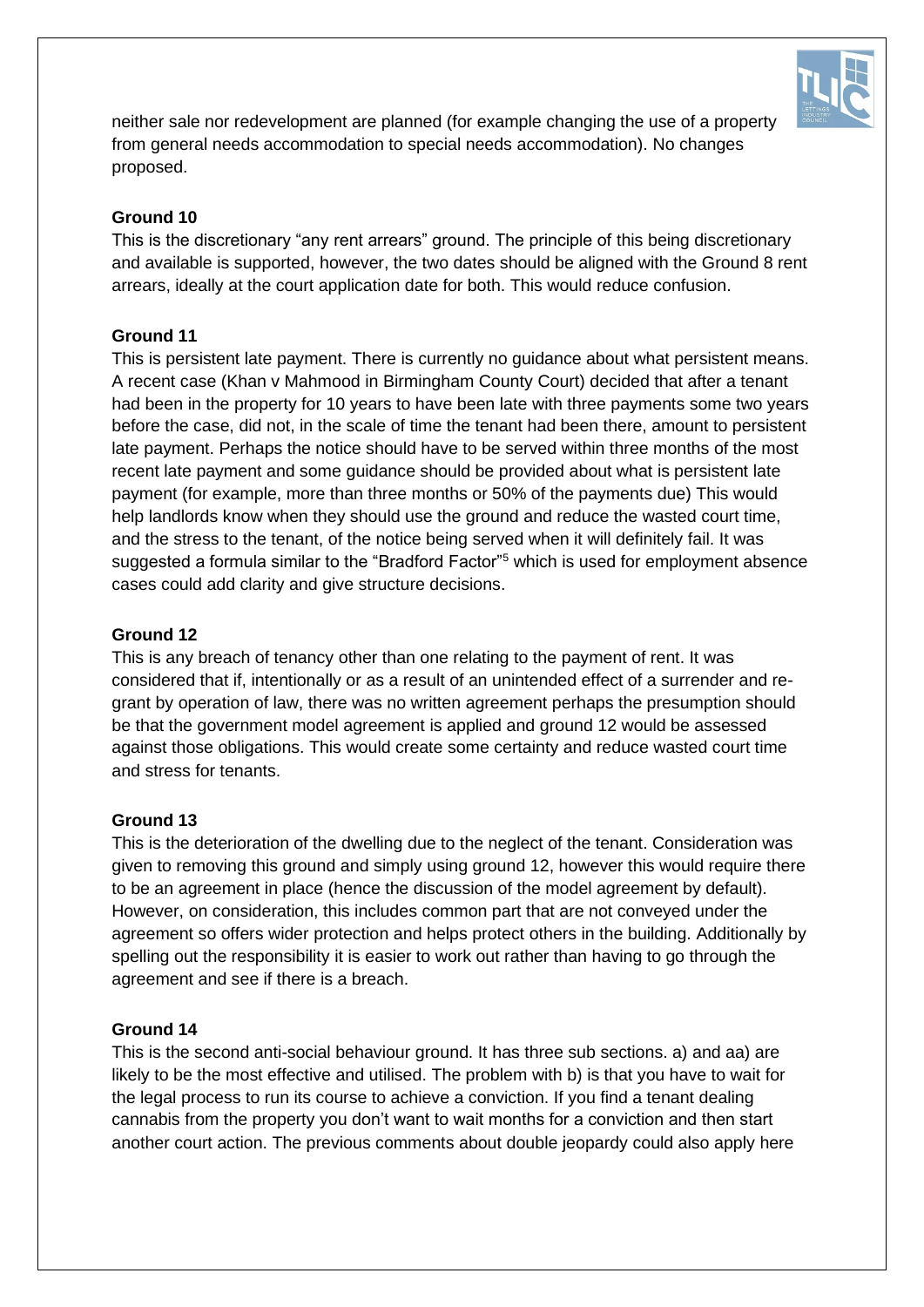

and the recommended solution (integrate possession with the main conviction) would ensure that the issue of double jeopardy was addressed.

A really big issue around anti-social behaviour is it is typically perpetrated by the minority and the majority suffer. Therefore, fair but effective solutions are required. In practice, if you have one tenant living in a bedsit property dealing drugs and otherwise being anti-social, your main witnesses, the other residents, may not be happy to give testimony, making possession much harder. After all, a typical 28 day judgement will see the perpetrator and victim return to live in the same property and share facilities till the order is effective.

To resolve this, consideration should be given to how other evidence could be strengthened and used. For example, if there was a "pre action protocol" about what the landlord or agent had to do before they could seek possession, then their evidence would be accepted without the need to engage the victims who will generally be much more vulnerable. This is not unusual for local authorities to supply the evidence and not need the victims to put themselves at risk.

Another possibility might be an injunction preventing them from returning to the property, other than an accompanied visit to collect belongings. This could be provided where there was a risk of threats or harm to others in the locality.

Generally landlords in the PRS use the section 21 notice for this ground and the loss of the section 21 will see an increase in the use of this ground increasing demand for court time and greater costs due to not being able to use accelerated possession.

PRS landlords have few tools to deal with ASB once negotiation has run its course other than eviction. Some cases, the perpetrator is simply not suited to the lower levels of support available in the PRS.

# **Ground 14ZA**

This again looks like double jeopardy and generally any riots will not be directly associated with the locality, even if they happen to have occurred in close proximity to the property. This was brought in in response to a specific set of circumstances and it would be interesting to see evidence of when or even if, this has been used. Any rioting in the locality of the property would still retain ground 14 and if unrelated to the property is simply seems like an additional penalty the tenant has to pay that the home owner does not.

#### **Ground 14A**

This ground is one for domestic violence. Currently the ground is only available to "social landlords". There is no real reason why this ground should not be extended to the PRS to deal with the same evil in that market. Perhaps consideration should also be given to allowing all landlords to take action to evict the perpetrator before the victim gets forced out. It could work something like ground 7B where the victim could apply to have the tenancy transferred solely into their name (a choice not mandatory). Much domestic violence can be associated with controlling behaviour and handing control to the other party may in some cases help moderate the perpetrator's behaviour and allow the victim quicker "eviction" of the perpetrator (as a resident landlord, no court order would be needed). If the victim can then stay in the property they are more likely to be near support networks, children's schools etc.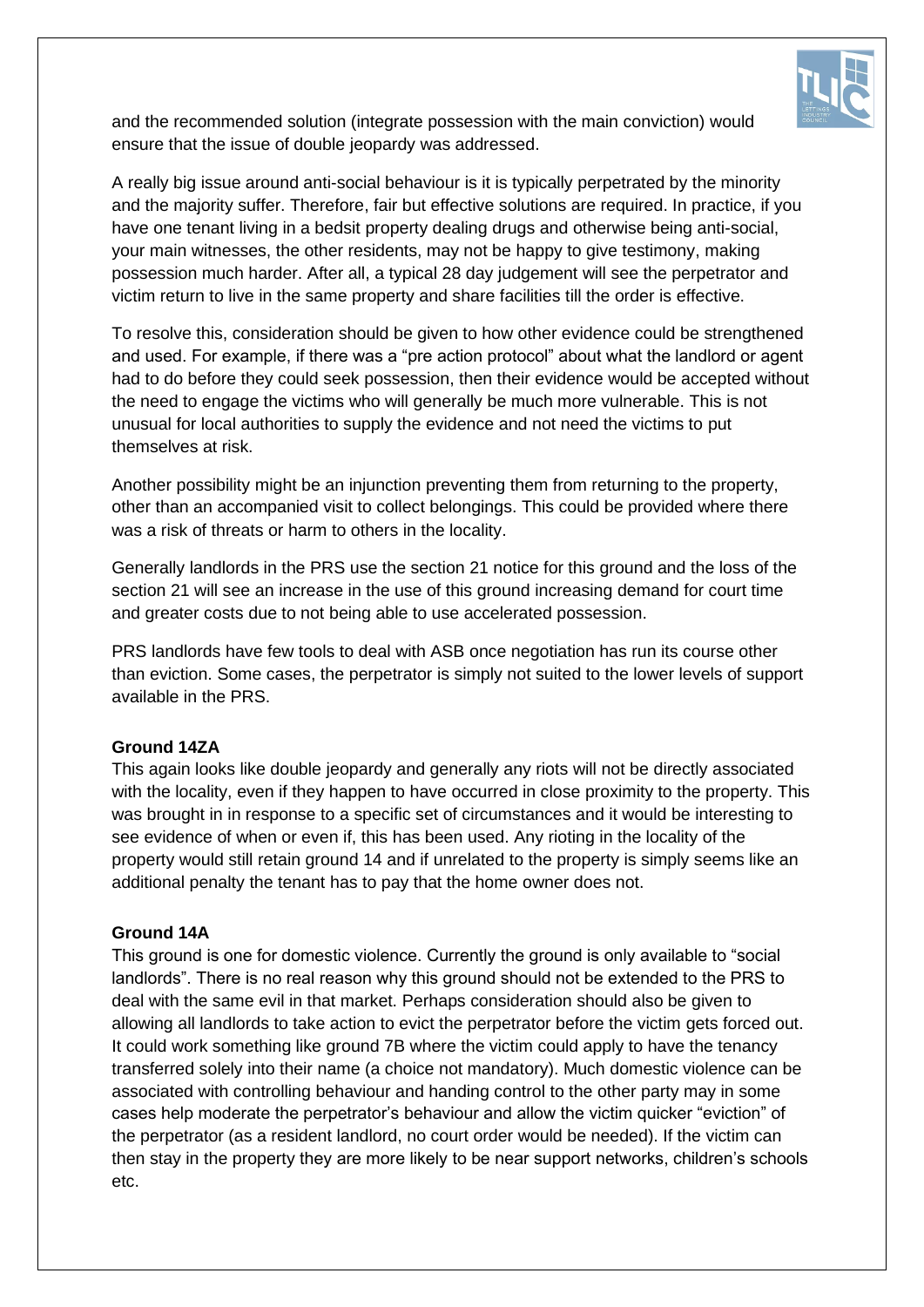

# **Ground 15**

This is deterioration of the furniture due to the neglect of the tenant. The comments made about ground 13 apply here. No other suggestions.

# **Ground 16**

This is the former employee ground. This ground covers a wide range of situations, some of which may justify a mandatory ground and others where perhaps there is no real need to give possession. Clearly, if the property is needed to house a replacement employee, there is stronger justification for possession in order that the business element can continue with the full complement of staff. This is even more true where you are considering rural properties where there may not be another property for many miles. Structure in the decision making would, again, help here. For example if the employee has been dismissed, lawfully, for fraud against the landlord, it seems unreasonable to block accommodation the landlord may need for the replacement employee. Alternatively if the employee is being made redundant, then their role is no longer required and, as a very minimum, it would be reasonable to give them a longer possession date as the post is not being replaced. This could all be part of the advice for the judges' discretion in apply this ground. For example if there is a replacement employee it could be mandatory but discretionary with a longer possession date if redundancy is the reason.

# **Ground 17**

This is the "false statement" ground. If the tenant provides false information in order to induce the landlord to provide accommodation then it is reasonable the landlord should be able to be restored to the situation where they would have been had the real facts been disclosed.

The area that does not work, and there is some doubt it has been used as an effective possession tool, is the point of the false information coming from a third party. The problem with this part of the ground is that you have to prove the "tenant's instigation" and as any communication is generally private and outside the scope of the landlord's knowledge it carries almost no value. Someone providing information on behalf of the tenant will generally be a referee or similar. Perhaps if the information was provided by someone "provided" by the tenant then it is reasonable to presume the tenant will only provide people likely to support their application and any colouring of the information is likely to be in the tenant's favour. Any information provided by someone engaged by the landlord or agent (for example referencing companies) should be clearly outside the scope of this ground as clearly they would not be "at the instigation" of the tenant and any false information would be more likely to be a breach of contract claim (i.e. the referencing company failed to provide accurate information) and not the tenant's fault.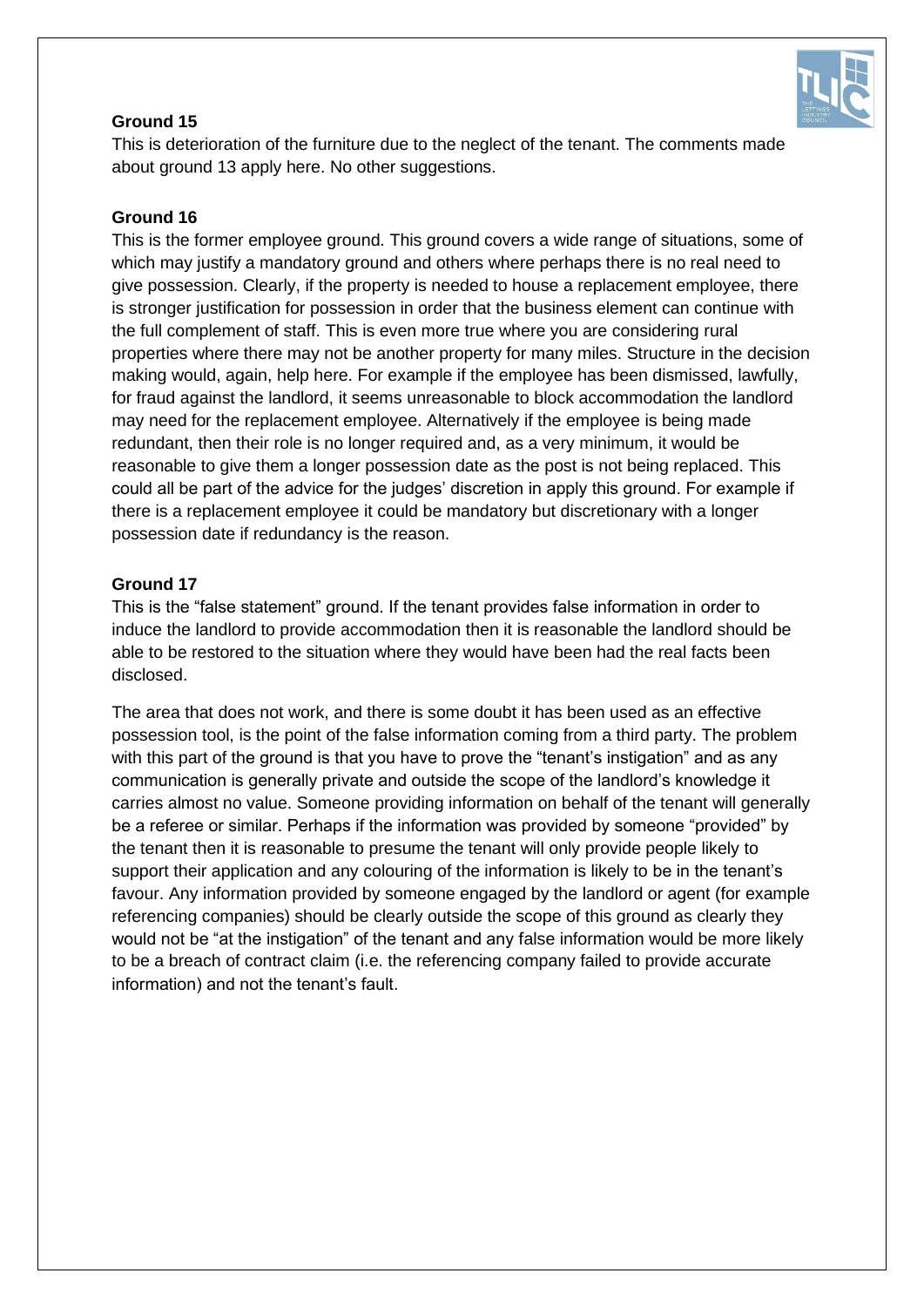#### **Other grounds**



### **Sale**

One of the proposed grounds for inclusion, not currently in Schedule 2, is that the landlord wants to sell the property. Obviously this ground has the potential to be used as a section 21 notice by the back door and so safeguards should be included.

Firstly this should not be a prior notice ground as the notice will simply become "the norm" and have little value. Landlords don't know what might happen in 5, 10 or 20 years after they let the property. Including the notice might simply cause insecurity for tenants where this does not happen. It is a common problem in the market that lobbying on behalf of tenants can actually create insecurity. Take retaliatory eviction, if you look at the English Housing Survey 2011-13 (just before retaliatory evictions were introduced) you can see what percentage MIGHT have been retaliatory. 81% chose to leave for a range of reasons, 10% left by mutual agreement. Only 7% were asked to leave by the landlord (this includes section 21 notices, rent arrears, anti-social behaviour etc.).

Of the 7% who were asked to leave 57.4% were because the landlord wanted to sell with a further 10.1% of those asked to leave due to rent arrears. In the survey years this amounted to 12,675 households a year (out of 4 million in the demographic and attitudinal characteristics). If half of these were retaliatory it would be 0.16% of the PRS households, and there is no evidence the real figure is even as high as half.

However, even a small percentage of a large number of rented properties are a large number of people affected. Whilst it may still be appropriate to legislate, it does create the impression in tenants' minds that, in the case of retaliatory evictions, they should not ask for repairs as their landlord will evict them. In reality this is simply not true in the vast majority of cases. Making this a prior notice (and other grounds) could create the situation where the tenant decides not to settle because "the landlord might want to sell". This would be such a shame for all the times this is not true.

Secondly the system should be effective. It would be a shame if the landlord had to serve notice well in advance of any potential sale to make sure they had vacant possession. This could leave a precious resource empty and it might even be that the landlord finds an investor who wants to buy who would have been happy to keep the tenant (see also comments on ground 2). Ideally, you want the landlord to have found a buyer (so you know if it is an investor or homeowner) before serving notice. One suggestion is that the landlord might serve a "prior notice" (notice prior to section 8 but not prior to the tenancy) at the point they want to put the property on the market. This would put the tenant on notice of what is about to happen. Some more resourceful tenants might then find their own alternative accommodation. Once a buyer is found and ideally contracts are exchanged, a section 8 notice on this new ground would be served. If the prior notice had been served the section 8 could be shorter in length to avoid disrupting the sale. If the purchaser was an investor no section 8 notice would be needed. Provided an efficient process was available, a slightly longer exchange to completion time might be needed but it should aim to fit within this slot. A longer notice would be more appropriate if no "prior notice" was given at the point of putting it on the market to sell. In reality with most sales, the tenant knows anyway as the estate agent will take photos etc.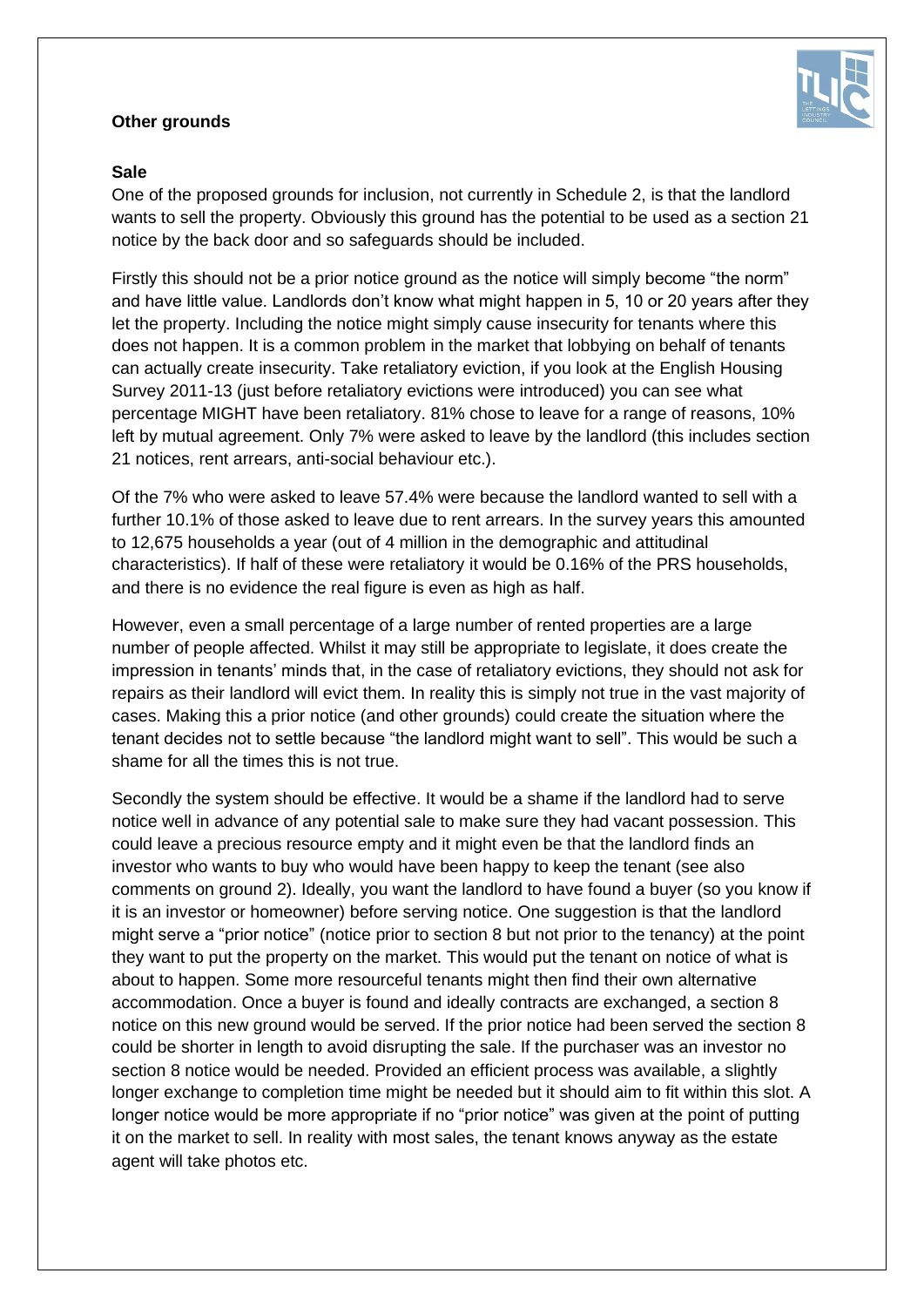

Thirdly strong anti-avoidance measures should deter using this ground falsely. This could include the same landlord not being able to re-let the property to a different tenant for a period of 6 months after serving the section 8 notice on this ground (regardless of if a court order was obtained or not). This would mean that if the landlord achieved possession they would need to be serious about leaving it on the market for a good length of time before it could be taken off and re-let. Any such provision would not affect any new landlord provided they were not a connected person (as per retaliatory eviction sales perhaps.)

# **End of lease**

The current rules give no opportunity for a landlord to seek possession because their lease is ending. This would be common in the rent to rent market. Anti-avoidance could include not allowing that immediate landlord to re-let the property. It could all work similar to the sales ground.

# **Landlord tenant relationship breakdown.**

The new CEO of Grosvenor took over in Feb 2020 and said Grosvenor was no longer going to be a "landlord"<sup>6</sup>. This bold statement was because he wanted to move away from a historical view that the landlord tenant relationship was adversarial.

Many laws and lobbying groups reinforce this position. His view was that Grosvenor were going to be partners of the occupiers of their buildings. This idea is really important for positive future relations in the PRS too. One ground that should be included is landlord tenant relationship breakdown.

Ironically divorce proceeding are now moving away from the need to "blame" the other party as the legal action based on blame was far more inflammatory. Ironically, in the PRS we are about to do the opposite. A discretionary ground should be included where the landlord can seek possession on the basis of relationship breakdown. The notice could be lengthy (up to say 6 months) and the tenant could have a right to leave any time during that notice period following a short, say 2 week, notice if they find alternative accommodation. Like ground 6 and 9 the landlord would pay the court awarded "reasonable costs" of the tenant. Being a good landlord is a relationship and things will not go well if two parties where the relationship has broken down cannot move to dissolving that relationship. The risk is that the property is put up for sale and is lost to the market, helping no one. Although it would attract the claim it is section 21 by the back door it is not for a number of reasons.

Firstly, a reason would have to be given. People often complain about section 21 being a "no fault" eviction, but there are a number of grounds within Schedule 2 of the Housing Act 1988 where there is no fault on the part of the tenant. In this case there would be a reason.

Secondly the ground would be discretionary meaning that the landlord would not only have to prove the facts are true but would have to show it was reasonable that the tenant had to lose their home, something the courts do not take lightly.

Thirdly, by offering the long notice, the ability for the tenant to leave during the notice and have reasonable costs paid, you give the tenant the best chance of find a home in a locality they want, within reach of their support networks and schools for any children etc. It gives more control to the tenant, but the landlord still get the property back. The landlord having a route to possession helps defuse what can otherwise be a tense situation if the parties can